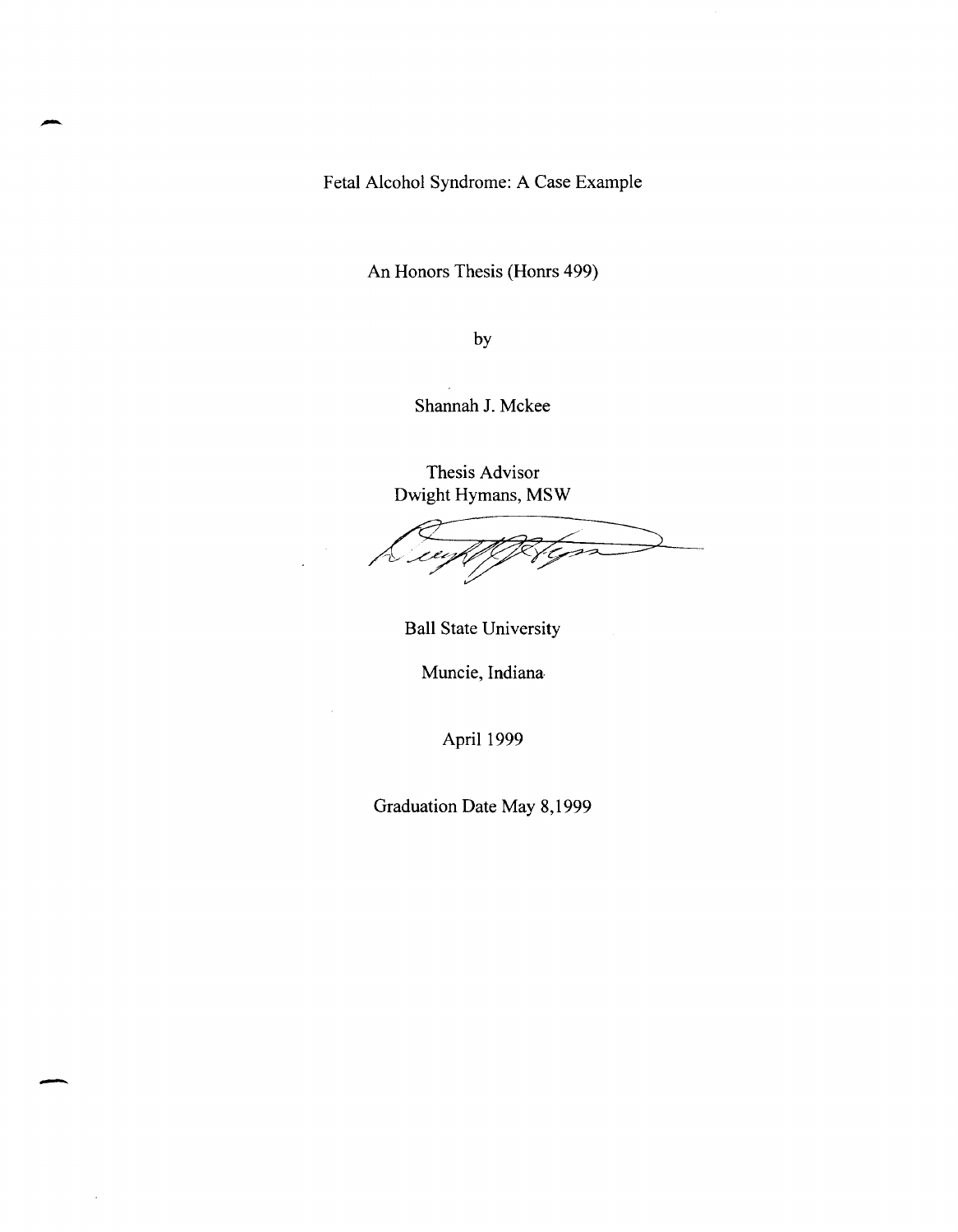## Purpose of Thesis

The purpose of this case narrative is to educate people on the trials and tribulations of not only a family dealing with a child afflicted with Fetal Alcohol Syndrome, but also the surrounding issues of single motherhood, the welfare system cycle, and the lack of education and medical knowledge base for Fetal Alcohol Syndrome. It is important that professional's who may encounter FAS understand that there are usually many other multifaceted problems that the family is dealing with. This thesis also points out needs that various people in the education, medical, and social welfare fields should look into when confronted with a possible FAS diagnosis. The ultimate goal of this thesis is to provide an example and a knowledge base for professionals, so that future F AS children and families are given the help and support that they need to survive and prosper happily and healthily.

## ACKNOWLEDGEMENTS

I would like to give my thanks to the alumni, faculty, and Honors College staff who have helped me with the preparation of this thesis by answering a plethora of questions, providing examples, and being flexible with the HONRS 499 process. I would also like to thank the Social Work Department facuity and staff for being supportive of this project and for helping me gather the resources needed for completing the project. I would also like to extend my deepest thanks and gratitude to Professor Dwight Hymans of the Social Work Department. He has been not only my HONRS 499 advisor, but he has been my mentor, my supporter, and my friend for the past three years. I appreciate all that he has done for me. Prof. Hymans truly went above and beyond the call of duty for me. I could not have done this thesis without his help and support.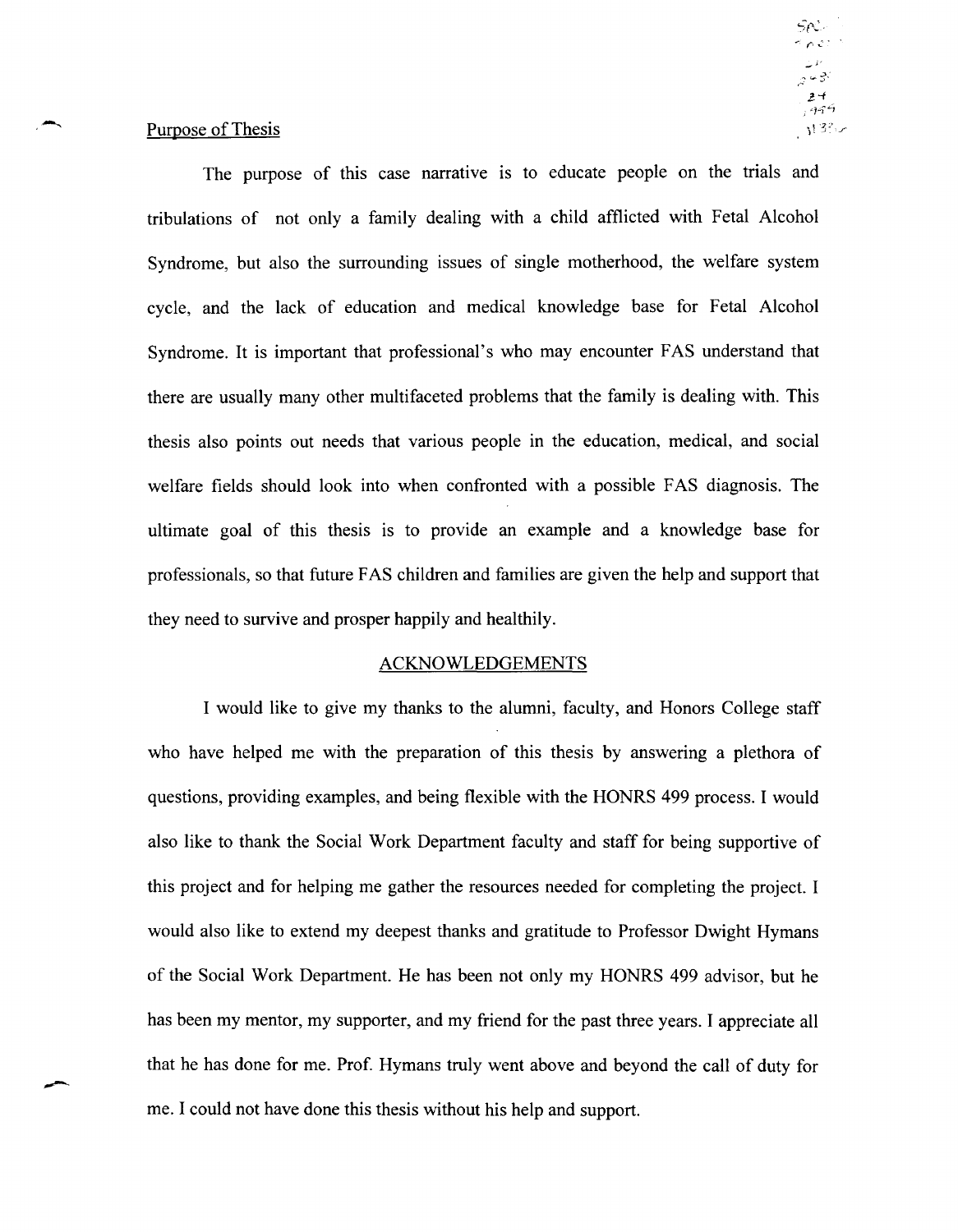The following is a fictional example of what a single mother who has a child with Fetal Alcohol Syndrome might go through. It is based on factual elements of FAS, gathered from various websites and literature, that address such issues as physical and behavioral symptoms of FAS and how the social welfare system and the educational system handle children with FAS.

#### 1-15-98

-

-

## Dear Diary,

Today I fond out that I am pregnant. I cannot believe it! I am only eighteen. I shouldn't be having a baby! I should be going off to college and meeting new friends. I don't even know if I can take care of myself, let alone a baby! Michael, my boyfriend, told me it would be okay if we didn't use a condom. He said that he would pull out in time! I don't know how he is going to handle this. I wonder if he will leave me? Then what would I do? Then there are my parents. Dad probably won't care, but then again he really isn't around enough to care. He stopped coming around a lot after he and Mom got divorced. Mom, on the other hand, is a different story. I just know she will freak out. She didn't even know that I was having sex! She told me once that she would kick me out of the house if she ever found out that I was sleeping around. I can't imagine what she is going to do when she finds out that I am pregnant! I don't know how I am going to tell everyone. On top of the problems with my parents and Michael, I am also afraid of what will happen to the baby. The doctor says that I am already three months pregnant! I guess I should have gone to the doctor earlier, but I didn't want to face what I knew to be truethat I was indeed pregnant. The problem was that even though I skipped my periods, I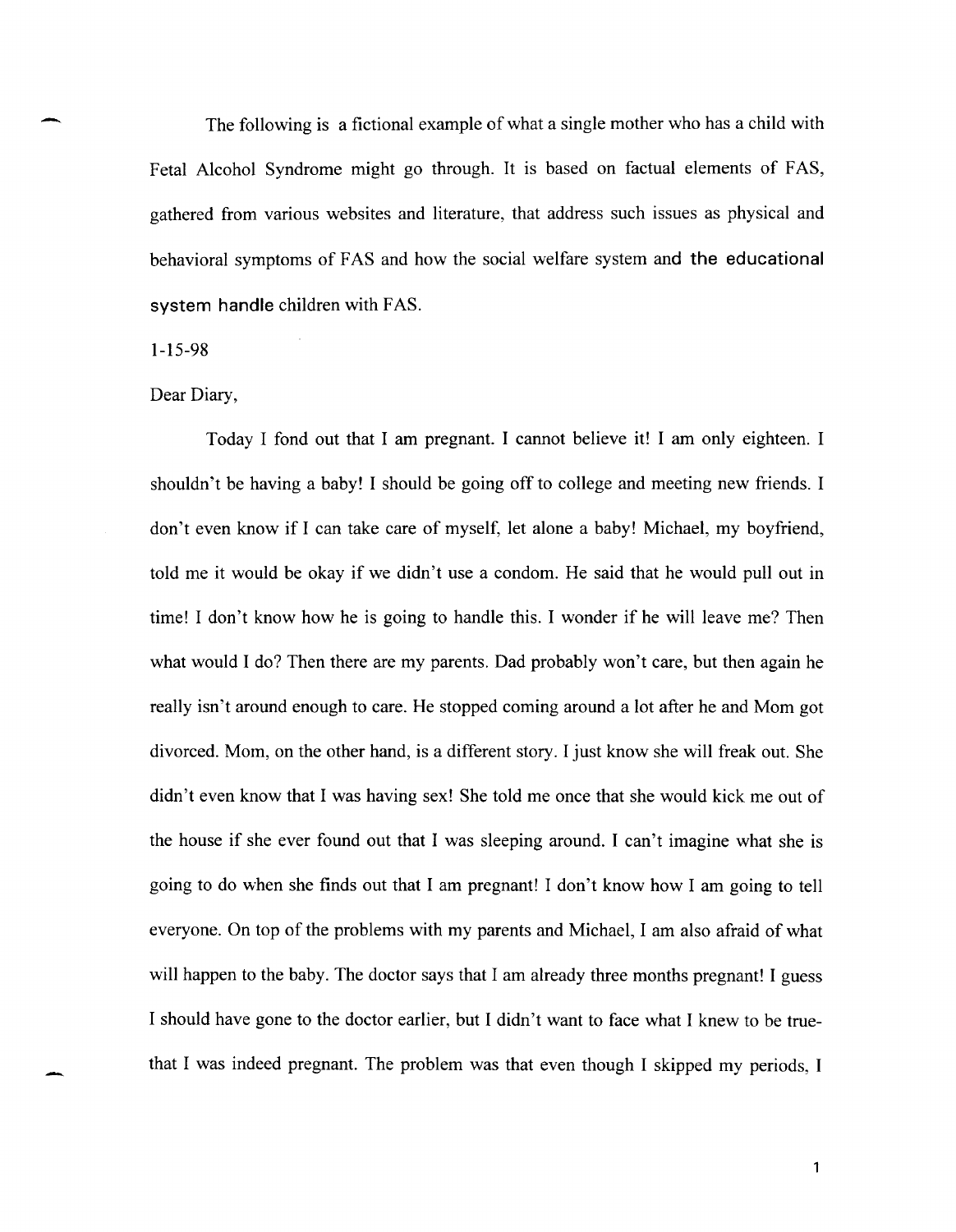still went out and partied as if nothing was wrong. I did not want anyone to suspect that something was wrong with me. The doctor says that I should stop drinking. I am not sure how it could harm the baby because the doctor didn't really tell me that much of the danger. Regardless, I did not tell him that I had been drinking since I suspected that I was pregnant. But I didn't drink very much, and I never got drunk. So, the baby should be all right, right? I just can't believe this happened to me. I know that I had sex, but I always go to church, and I am a very nice person. God, what did I do to deserve this?

## 1-25-98

## Dear Diary,

I told Michael today. I feel completely devastated! He actually told me that the baby is not his! That is not even possible since I have only been with him. But he didn't listen to me. He said that I was a whore, and that he didn't want to have anything to do with me. He told me not to go over to his house or to call him. As upset as I am, I guess I almost expected him to act this way. Everyone said that he was just using me. I guess hindsight is always twenty-twenty, though. I feel more sorry for the baby. I hate the fact that our child will not have a father. But I guess there's nothing I can do about it now. What's done is done. I am going to have this baby-abortion is definitely not an option!

I also told Mom today. It went about as well as the conversation that I had with Michael. She blew up! She called me an easy, irresponsible brat. I know that she is completely disappointed in me. I wonder if I will ever be able to make her proud of me. If I do, it won't be for a very long time because she kicked me out of the house. She said that she was going to make sure that I become independent and responsible. So, here I am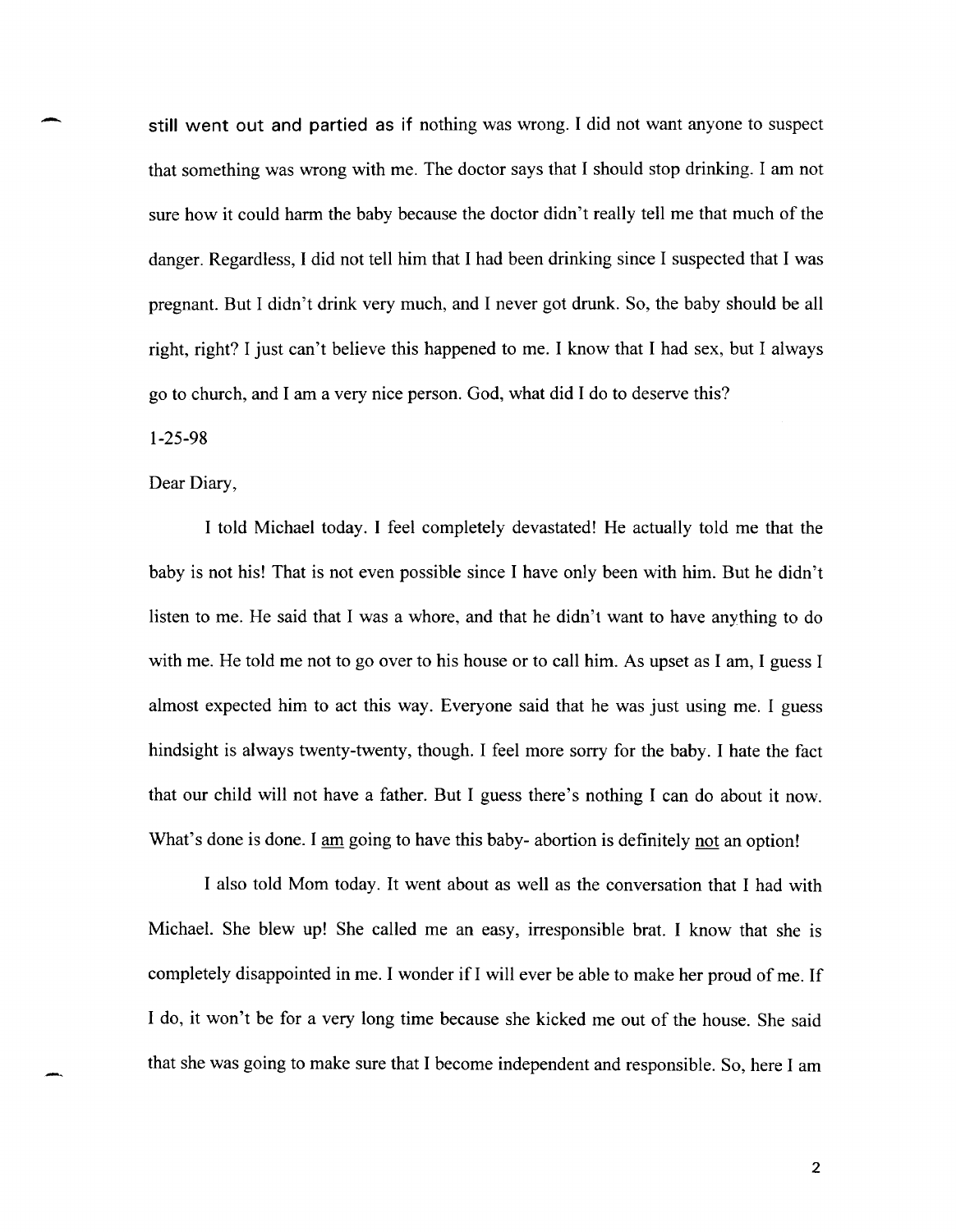pregnant and homeless. My friend, Debbie, told me that I could move in with her for awhile until I find a place of my own. The hard part is money. I have my job at the mall, but it doesn't pay enough to pay all the bills that I am going to have. I was also hoping to go to college next fall. I don't see that happening now. I just don't know what I am going to do!? I have never felt more isolated or alone.

### 3-28-98

-

## Dear Diary,

I went back to the doctor today. I am still worried about the fact that I drank early in the pregnancy, but he says that the baby should be fine. I just don't know what I would do if I hurt it in any way! But on the brighter side, things seem to be going all right with the baby. Things with me are all right, I guess. I found a pretty cheap apartment across town with the help of a social worker that I have been seeing. She has been pretty helpful, and because I don't make much money, I get to see her for a minimal fee. I am also receiving help from WIC (Women, Infant, and Children) program. They give me food vouchers so I don't have to pay for it out of the slim paychecks that I do get. They also help pay for some of the necessities that I will have to have once the baby is born (formula, diapers, baby wipes, etc.). They have been a huge help! Unfortunately, they said that I have to establish paternity through Michael. But of course he wouldn't admit to paternity. So, they got a court order for me. That didn't work either because suddenly, Michael left town. No one seems to know where he is. I haven't talked to him. But before he left, he was still insisting that the baby is not his. I have decided that I am just going to let it go. I can't change his mind, and I don't really have time to try. WIC said that the police or somebody was going to send some investigators after him. I don't think that will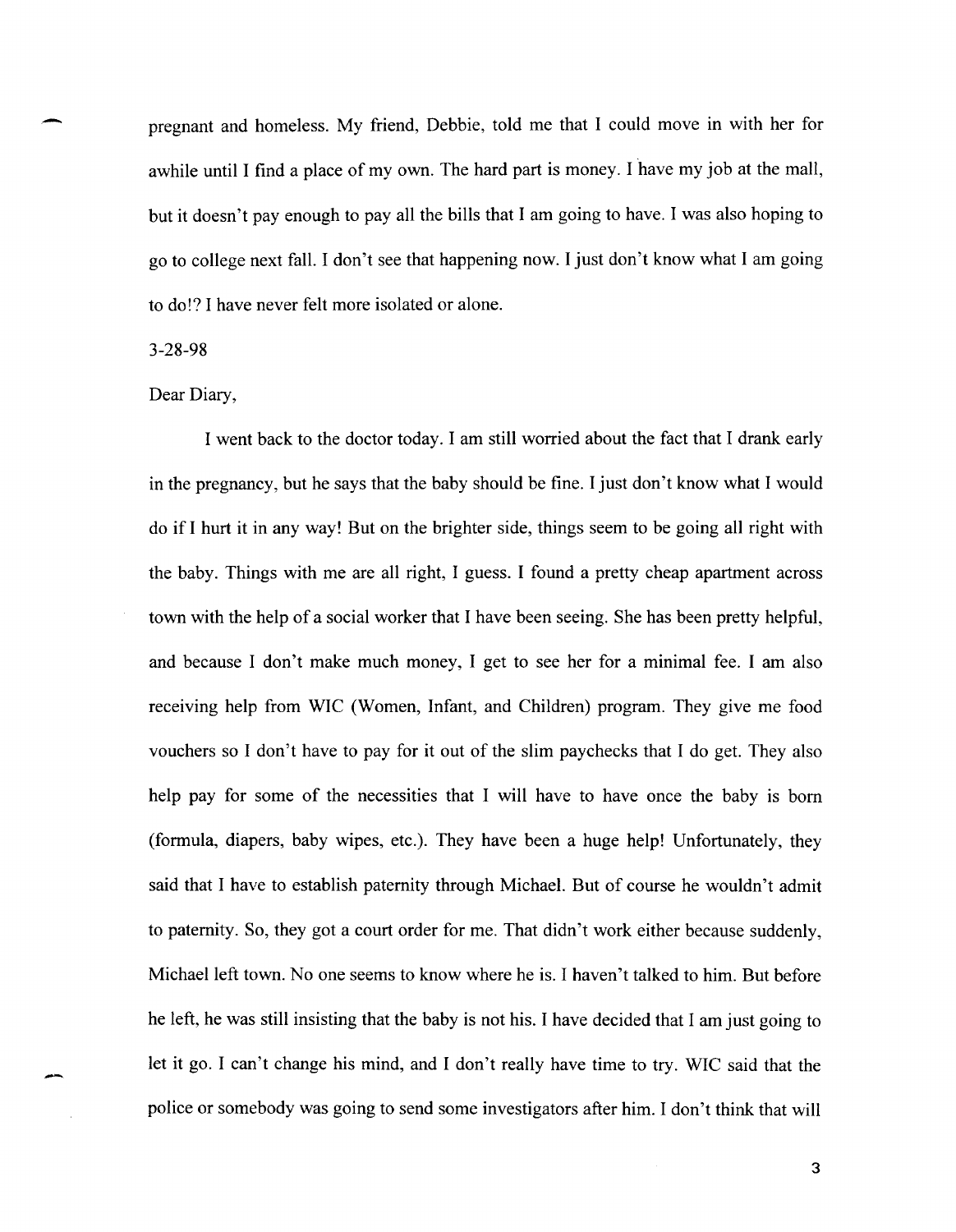help though. I talk to Mom every once and awhile. I know she still loves me, but she still won't support me. But at least she and I still talk. Other than that there really isn't anything else new.

9-20-98

-

Dear Diary,

Sorry that I haven't written in awhile. Things have been pretty hectic the past couple of months. Well, the baby was born September 7 at two o'clock in the afternoon. It was a girl, and I named her Carrie. She had a low birth weight, only four and a half pounds. She also had some other features that weren't quite right. She has a small head and small, beady eyes. Her upper lip is also underdeveloped. I asked the doctor if it had anything to do with the fact that I drank the first three months of the pregnancy, but he said that he didn't think so. Other than that, Carrie and I are doing pretty well. I still get help from WIC, my friend Debbie helps with her, and I am also getting unemployment since I am not working. It's a struggle, but we are surviving.

(four years later)

11-12-2002

Dear Diary,

-

\_ Things have been difficult lately. First of all, I have been trying to get myself off of welfare, but there are some complications. I don't have a college degree, so I can't seem to find a job that pays enough to pay for rent, food, the car, and especially day care for Carrie. It just seems like an endless cycle. I mean first I find a job to get off welfare. But then I can't afford to pay for Carrie's child care, so I quit the job. Then I end up where I started, back on welfare! I just don't know how to balance all the expenses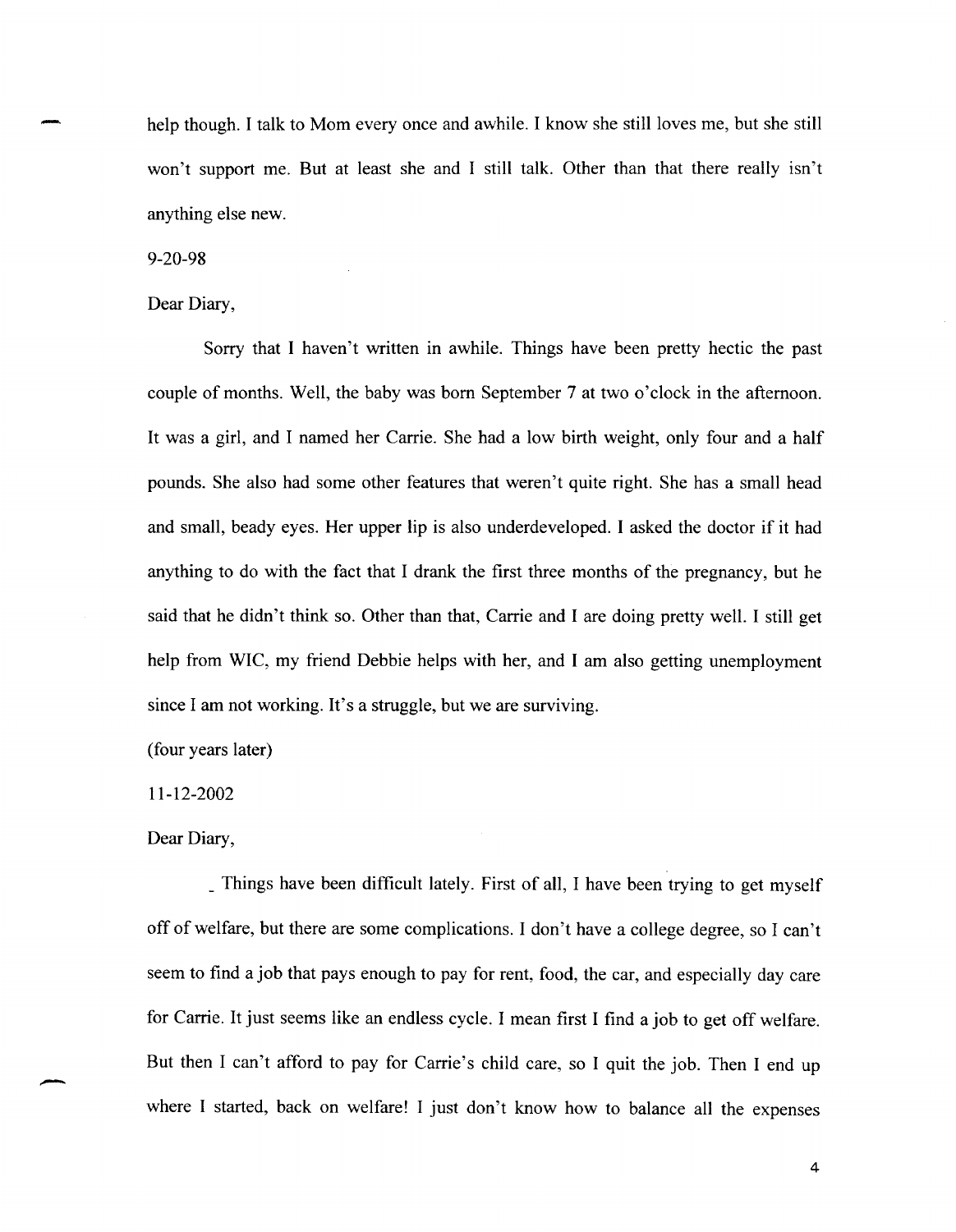without the welfare check! Once the agency told me to enroll Carrie in a day care that was partly paid for by the state, if you didn't have enough money. So, I tried it. Within four weeks, Carrie had to be removed because of her behavior. That leads me to the next problem which is Carrie. She is having quite a few behavioral and developmental problems. Although she is only four years old, she is already displaying signs of poor sensory awareness. For example, yesterday she accidentally touched my hot curling iron. But instead of crying from the bum, she just sort of stared out as it blistered up. She also has a really bad attention span. I realize that she is very young, but most of the time she can't even listen to me for a whole minute. (That was one of the problems at the day care. She wouldn't pay attention to her teacher at all.) She also doesn't seem to understand when people talk to her, even though she has a very good vocabulary. (This was her other problem at the day care. The teacher would tell her to do something and she would just stare at them like she had no clue what they were asking her to do.) Carrie is also showing what the social worker classes as behavioral problems. At times she acts really hyper and out of control. The social worker calls this hyper-activity. She will run around and around and won't stop until she feels ready to. Sometimes I just don't know what to do with her!

The social worker that we see says that she doesn't know what to do with Carrie. She says that she probably is just hyperactive. But I think that it's more than that. Unfortunately, the pediatrician also thinks that there is nothing really wrong with Carrie. He says that I just need to learn how to control her. Can you believe that?! I cannot believe the nerve of that doctor! At least I know one thing...I am definitely getting Carrie a new doctor!

-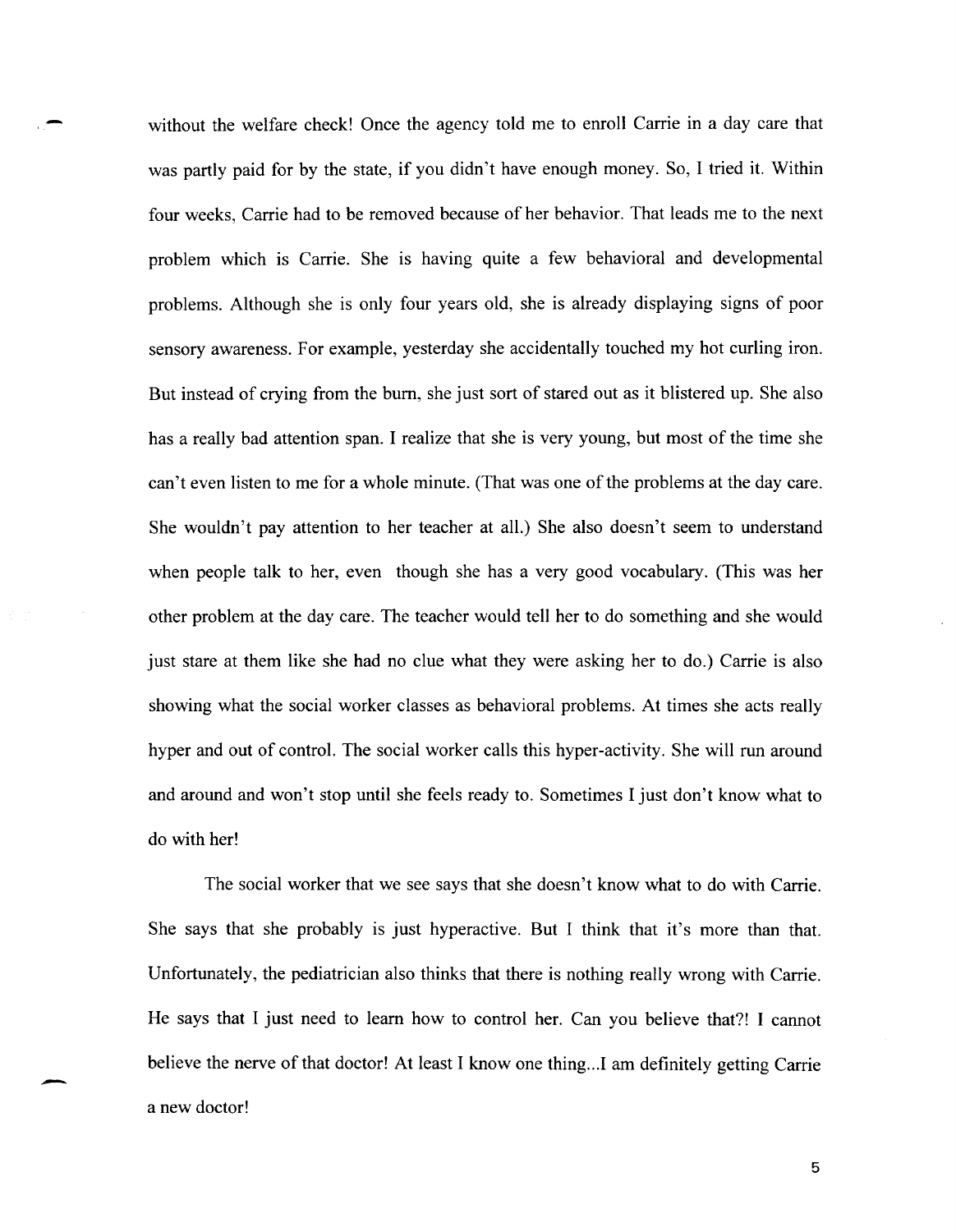Well, as you can see diary, I seem to be at my wits end. I just hope I find someone who can help me with Carrie.

9-30-2003

 $\overline{\phantom{a}}$ 

Dear Diary,

Well, Carrie started kindergarten about a month ago. Problems have arisen already. Her teacher is convinced that she is slightly mentally retarded based on Carrie's behavioral problems. For example, there are times when Carrie will act out impulsively. She may suddenly start crying or yelling. One time she even got up out of her chair and walked out of the classroom without saying a word. Carrie also seems to have problems with self-centeredness. A lot of the time she acts as though the world should revolve around her. She will throw a temper tantrum if she thinks she isn't getting enough attention. I have seen this problem quite often when Debbie baby-sits her. Debbie has a child of her own, and I think that Carrie finds that some sort of threat. So, she might act out to get the attention back to her. Carrie's teacher also says that she thinks that Carrie has ADD, Attention Deficit Disorder. I'm not sure. I know that she has problems, but whenever I talk to her about her behavior there is this genuine innocence or detached attitude that surfaces in her. It just doesn't make sense to me. I just know that there is more to this, and that she is just not "retarded." The only problem is that J can't seem to find someone who agrees with me! On top of everything else, her teacher is threatening to place Carrie into a special education class. I will not have that!

10-14-2003

Dear Diary,

-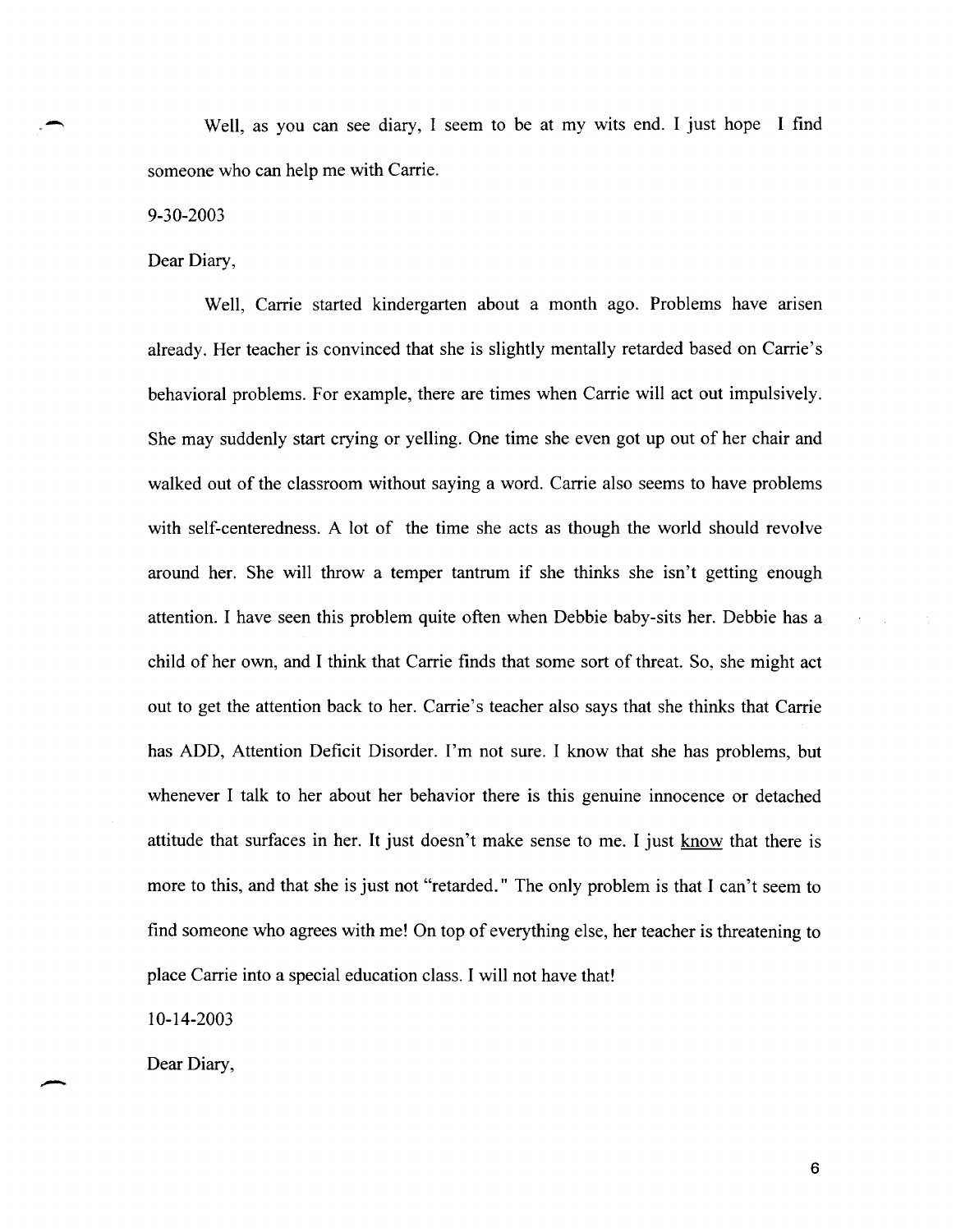Well, I have some good news to report. Carrie has calmed down a little bit at school. Her teacher and I both think that her improvement might be due to the fact that she is now more used to school and the routines that she does everyday. She still has a problem with paying attention and wanting to be the center of attention, but at least there is progress! I am definitely not going to complain about that. Furthermore, I got a new job!! I am working as a secretary for an executive at the Ford plant. It pays a lot more than welfare, and because of the hours, Carrie will only be at day care for two hours after school, which I can afford! Money is still somewhat tight, but this is a huge step for us in the right direction.

Unfortunately, there is also some bad news. I talked to the investigators who are trying to locate Michael so that he would pay the child support that he owes her, and they told me that they have exhausted their leads. They still haven't found him, and now they have no idea where to look. I think that they were trying to tell me, in a gentle way, that they were giving up on finding him. I guess I'm not too disappointed because I always knew that they wouldn't find him. I just feel bad for Carrie. She deserves that money. At least WIC won't be hounding me about it anymore. In other bad news, Carrie's teacher has told me that unless Carrie's behavior and grades drastically improve by the end of the semester, she is going to recommend that Carrie be removed from the class. I have talked to the principal, and she is of the same mind as Carrie's teacher. I just have to find someone who can help with this. I refuse to have Carrie removed from her class. She deserves a normal education like all the rest of the kids in her class.

11-6-2003

-

-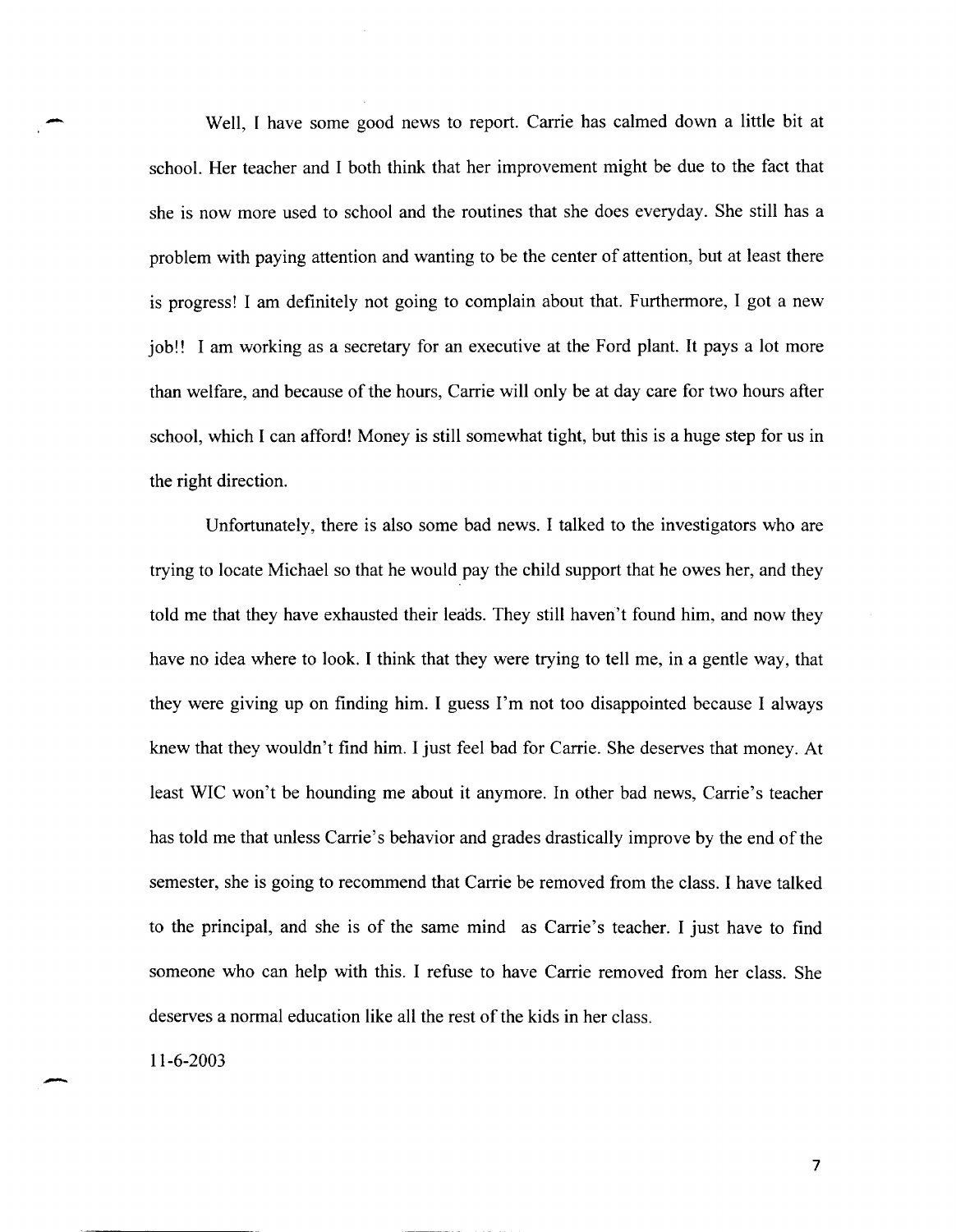Dear Diary,

I took Carrie for a checkup today at a new doctor's office (Debbie suggested this guy. He's her kids' doctor). Physically Carrie is fine. I then talked with him about the behavioral problems that she has been having. After that discussion, he left the room. At this point, I wasn't too sure what to expect. When he returned, he told me that based on the behavior that Carrie had been exhibiting and on some of her facial features, he thinks that Carrie is afflicted with Fetal Alcohol Syndrome, more commonly referred to as FAS. I then told him about how the first three months that I was pregnant I didn't see a doctor, and I occasionally drank a couple of drinks. I told him how I never got drunk, but he said that just one drink could have done the damage to Carrie. My first gut reaction was guilt. I did this to her. Ifl hadn't been so irresponsible, she would be okay. I don't know how I will ever forgive myself. At the same time that I was feeling guilty, I also felt relieved. I know that sounds strange, but I was happy that I now knew the cause of her behavior. What I did ask though was why the other doctor's did not diagnose Carrie with FAS earlier. He informed me that many doctors don't know enough about FAS to diagnose it. He said that FAS isn't something that is considered a "real" disease. I suddenly got very angry. My little girl goes untreated, just because arrogant doctor's didn't know any better! After I cooled down, he and I got back to the important discussion about what we can do for Carrie.

We then talked about the treatment options for Carrie. He suggested that the best option would be for Carrie to get a psychiatric evaluation and then to receive therapy from someone who knew something about kids with FAS. Finding that therapist would be the hard part.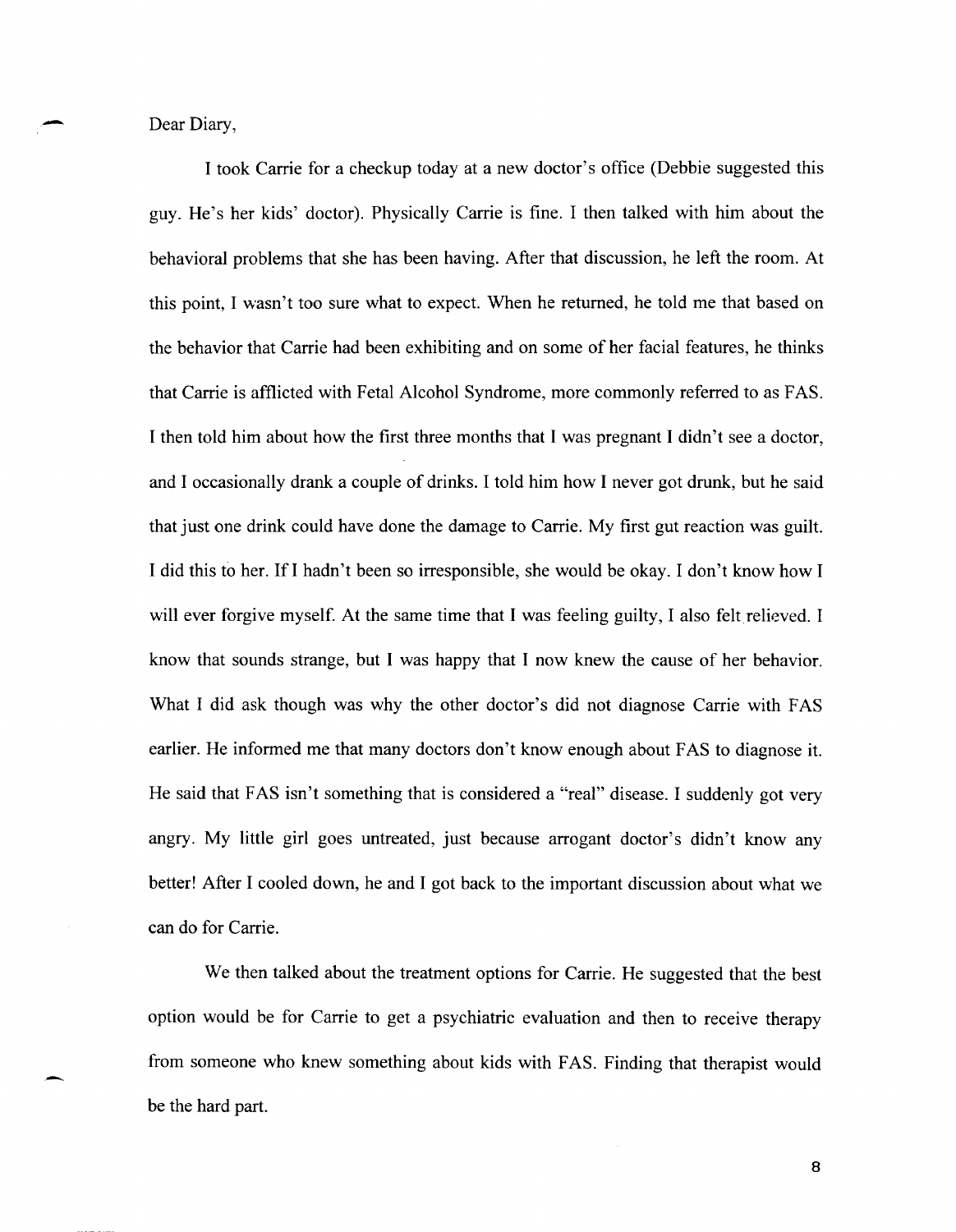11-30-2003

-

Dear Diary,

Today I took Carrie to a psychiatrist for an evaluation. (Lucky for me the insurance that I get through work decided to foot the bill since the appointment was for medical reasons.) He decided to put Carrie on what is called psychotropic medication. This will help her with her attention disorder and other behavioral problems that Carrie displayed. He seems confident that it will work. I sure hope so. He also gave us the name of a therapist (who is a social worker, wouldn't you know) who has dealt with F AS children before. We have an appointment with her tomorrow afternoon. With all that is happening in our lives, I think that it important to note that Carrie seems to be dealing with all that is going on around her quite well. I am not sure if she understands it completely, but she is getting attention, and I know how much she loves that! Things with me are going pretty well. The people I work with are sweet, and it is a steady income. I am still trying to deal with the fact that I hurt my daughter by causing her disease. I don't think that I will ever be able to get rid of the guilt completely, but I am starting to live with it. That's a positive step, right?

10-10-2003

Dear Diary,

-

Carrie has now seen the social worker two times, and I am pleased with the results. Carrie will also start using what is called "Sensory Diets" at home and at school. This special diet will help normalize her sensory processes. It seems Carrie's nervous system has a problem being either over-aroused or under-aroused. When this happens, Carrie becomes distant, abusive, and acts impulsively. This treatment is supposed to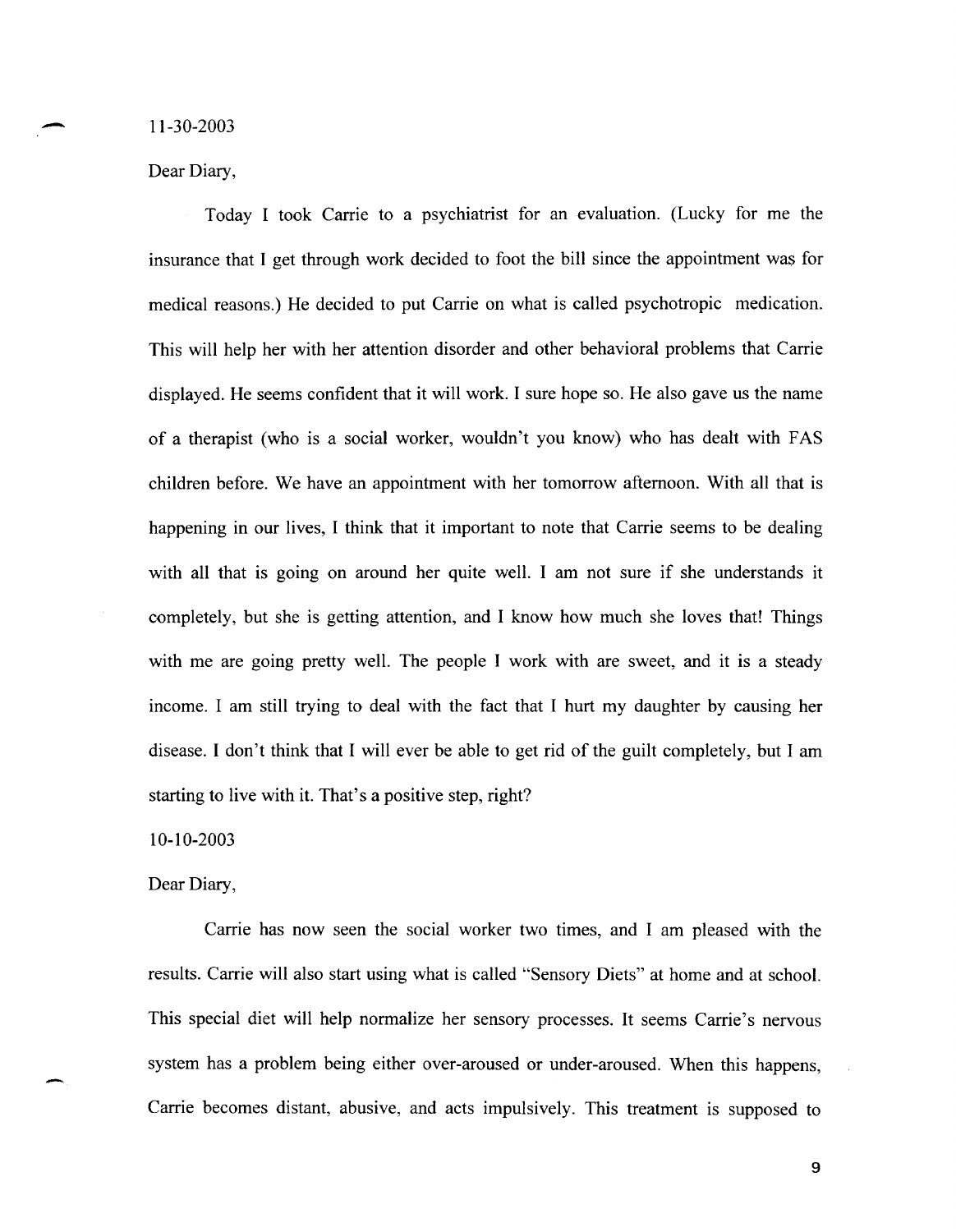balance her senses. The therapist is also using AIT, Auditory Integration Training. This emphasizes the use of labels on Carrie's feelings. It is designed to help emotional and social development. Furthermore, the medication that Carrie is taking seems to be helping. Her teacher has commented that Carrie is more alert in class and her impulses have become less frequent. Her teacher and I have also talked about Carrie's future in that class after the semester ends. She has decided to give Carrie a trial period. We sat down and talked about what can be expected of Carrie, and what her needs will be.

All in all, Carrie and I have come a long way in this year. I must admit that although there are still many obstacles to go through, I do believe that I am starting to see the light at the end of the tunnel. Things may not be perfect or completely functional, but I think that Carrie and I have enough working in our favor to make it!

-

 $\alpha$  , and  $\alpha$  , and  $\alpha$  , and  $\alpha$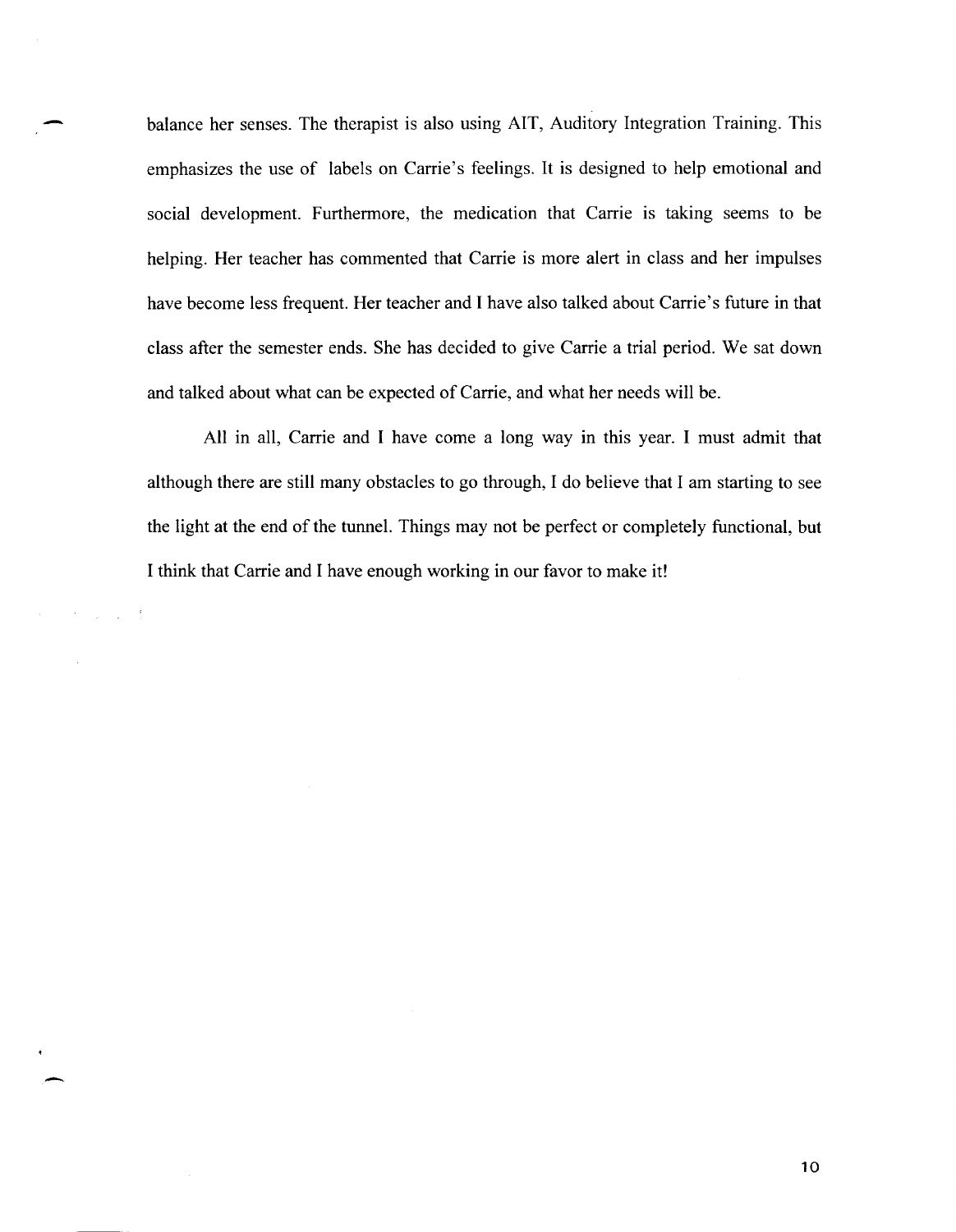## **Discussion**

-

-

The previous case was not a true story, but a collaboration of possible problems that would more than likely affect families who are dealing with kids that have Fetal Alcohol Syndrome. The number of children that have been diagnosed with Fetal Alcohol Syndrome has risen quite significantly since 1968 when the syndrome was first described in published medical literature. The statistics today show that there are an estimated three children per 1,000 births in the United States who are born with FAS (NCADI, 1997). However, experts claim that this statistic is misleading because most children with F AS usually go undiagnosed, as in the case example above. One of the many reasons FAS goes undiagnosed is because it is not present in the majority of the medical school curricula (NOF AS, 1998). Last year, the University of New Mexico became the first school to formulate a mandatory course dealing with FAS for second year medical students (NOFAS, 1998).

Children with Fetal Alcohol Syndrome are born throughout the country. Thus far, there has not yet been one section of the U.S. found to be more prone to giving birth to children with FAS. FAS children are born into families of all socioeconomic statuses. Whether rich or poor, FAS does not discriminate. But because of unavailable resources,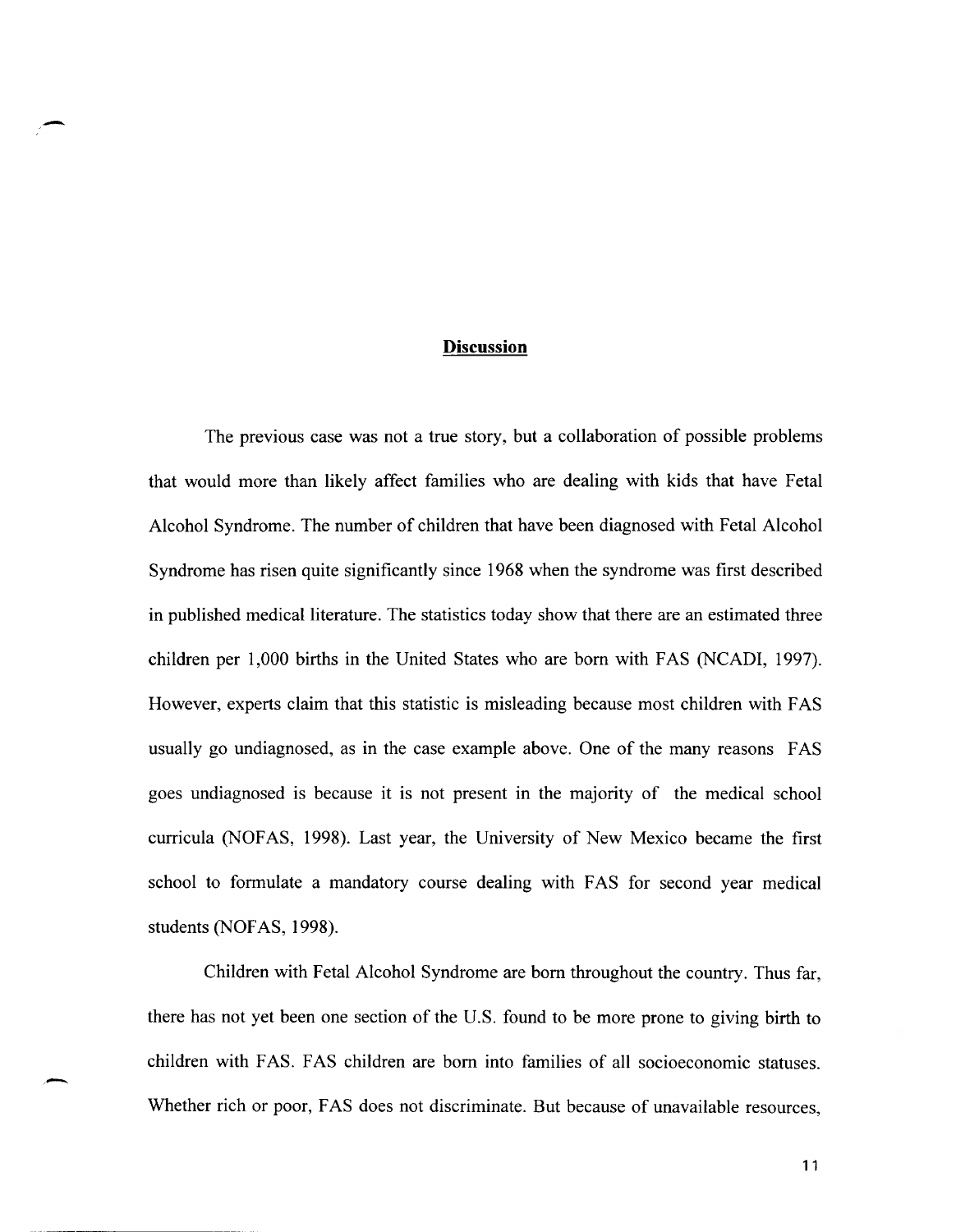poorer families, as in the case example, may have more trouble dealing with their FAS children. The ages of the females who give birth to babies with F AS have been described as women within childbearing age. However, younger women may be more at risk because of their lack of knowledge about the effects of alcohol on their babies. Furthermore, women who have had one child with FAS are about 25% more likely than other women to have another child with F AS (Ruton, 1998).

With regard to race, there are no clear statistics that indicate that women of a certain race are more likely to have FAS children than any other race. However, there are some differences between races indicating that some women are more susceptible to giving birth to child inflicted with F AS. For example, in comparison to Caucasians, the Chinese, Native American, and Japanese have a higher rate of alcohol metabolism. Therefore, their fetus would be more susceptible to FAS. Also, some racial groups, such as Orientals of Mongolian heritage and Native American, have a higher sensitivity to alcohol related symptoms. Hence, their baby is more at risk for F AS (Ruton, 1998). Furthermore, the National Center for Health Statistics conducted a study that found those doctor's appear 30% less likely to tell African American women to quit drinking during their pregnancy than to tell Caucasian women (NOFAS, 1998). This could have been what happened to the mother in the case example. Obviously, this could result in more FAS children to be born to African American women. Another fact found in the study done by the National Center for Health Statistics was that of those women asked about their drinking and were found to have a drinking problem. Only 3% nationally were referred to treatment (NOFAS, 1998).

---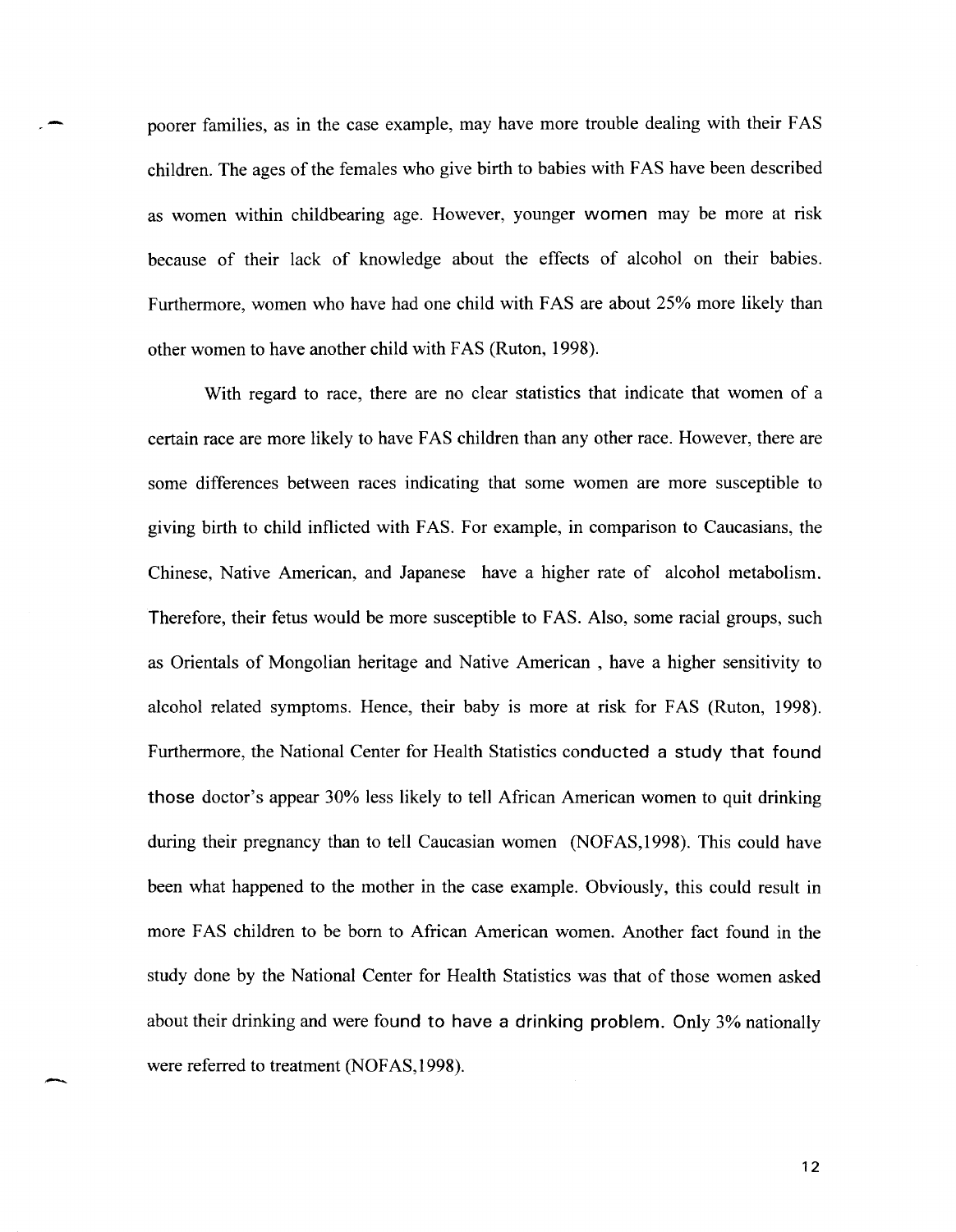There has also been no apparent research found that examined the education level of women who give birth to babies with Fetal Alcohol Syndrome. However, there are some issues that could make a woman more at risk for having a baby with F AS if she did get pregnant. These issues include women who have experienced any type of verbal, sexual, or physical abuses, or have come from families where drugs were abused. They also could have had problems, as the mother in the case example, where the woman had just gone through a traumatic life event, such as an unexpected pregnancy (Hepworth, Rooney, and Larsen, 1997). These women are considered to be more at risk.

There were also assessment and diagnostic issues that surround FAS. These issues consist of multidimensional problems that these innocent children will have to deal with for the rest of their lives. The damage done to them can never be completely remedied. One of the dimensions of FAS is the biophysical problems that the child and the child's family must learn to endure. Some of the physical problems include prenatal and postnatal growth retardation, damage to the central nervous system, and dysmorphology, which includes abnormalities in the size and shape of the child's head and/or face. For example, Carrie, the example FAS child, had small, beady eyes and underdeveloped lips. One of the many physiological issues that arise with kids with F AS is the fact that most are found to be mentally retarded. In fact, FAS is the leading known cause of mental retardation (NOF AS, 1998). This mental retardation would also include learning and developmental disabilities (NCDAI, 1997). Some of these disabilities include poor memory, differences in sensory awareness, reduced attention span, poor problem solving strategies, and higher language production than comprehension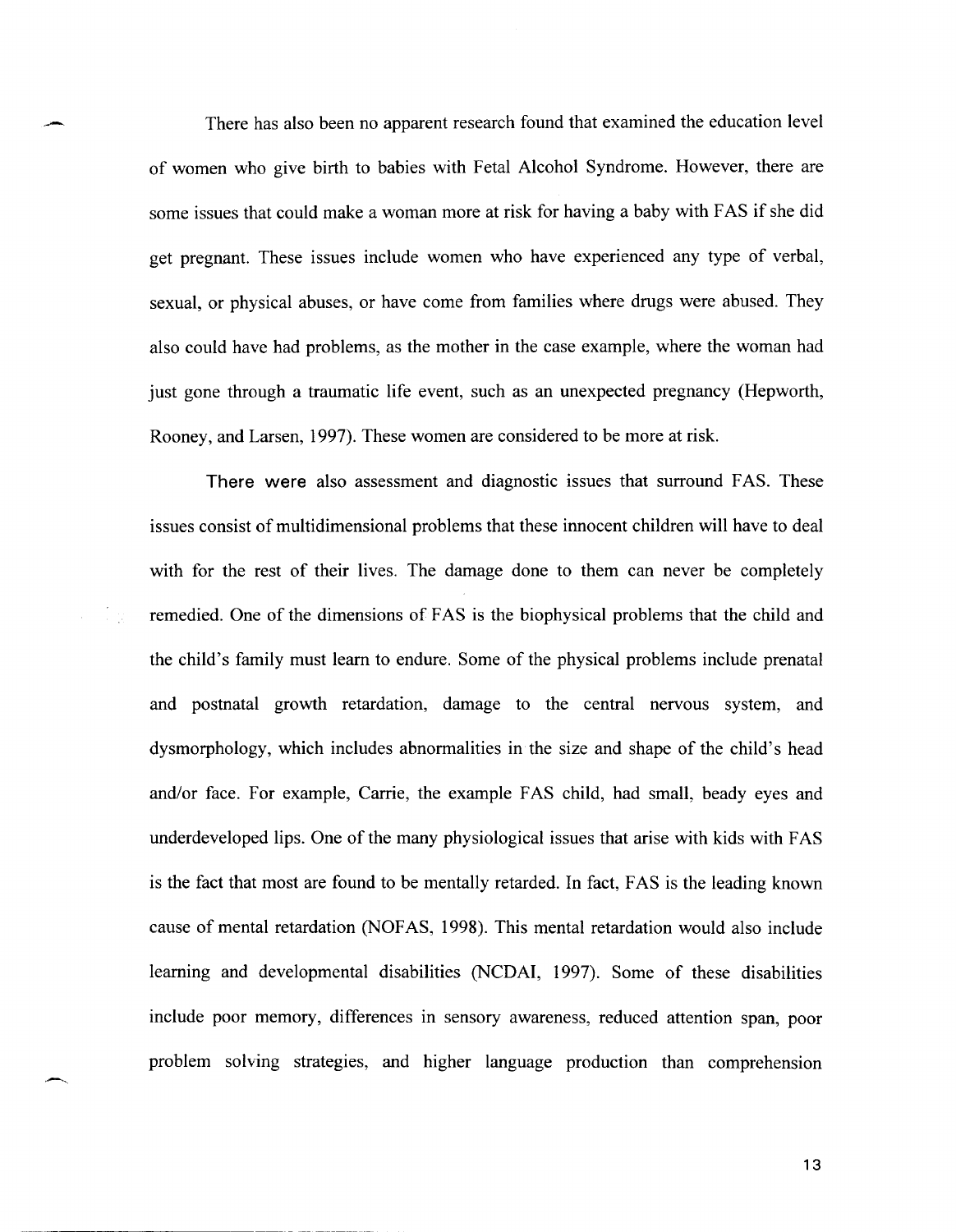(NOFAS, 1998). Many of these problems were exemplified in Carrie's case. Although the level of retardation and disabilities varies with each child, it is obvious that these kids, like Carrie, are left at a serious disadvantage compared to children who do not have FAS.

As in Carrie's case, children with Fetal Alcohol Syndrome also have a variety of behavioral symptoms and problems that manifest themselves once the child begins the process of socialization. Some of these problems include unresponsiveness to verbal cautions and instructions, acting impulsively (both physically and sexually), violent mood swings, hyperactive in a non-goal oriented focused activity, skilled at shifting blame, and the inability to accept responsibility (Findley, 1998). As a result of many of these problems, many children with F AS find themselves being shifted from their family of origin to various foster care homes. One of the most frustrating problems for these kids is that after they have behaved poorly, they usually feel a genuine innocence or detached attitude from how they had acted (Findley, 1998). Carrie's mother ran into this problem when Carrie acted out at school. It makes it harder to discipline a child when they really did not know that what they were doing was wrong. These kids simply do not know how to change their behavior. Unfortunately, most parents do not know how to deal with their behavior either. Consequently, out of frustration, some parents give up their kids to social service agencies.

On a more positive side, there are certain disciplines that parents who have children with FAS can use. One of them is to change rewards for good behavior. This is done to keep the interest of the child alive. Parents should also avoid threats and allow the child to debate over already established rules. Other forms of discipline include setting and following limits closely, redirecting behavior, reviewing consequences of behavior,

------- ------~"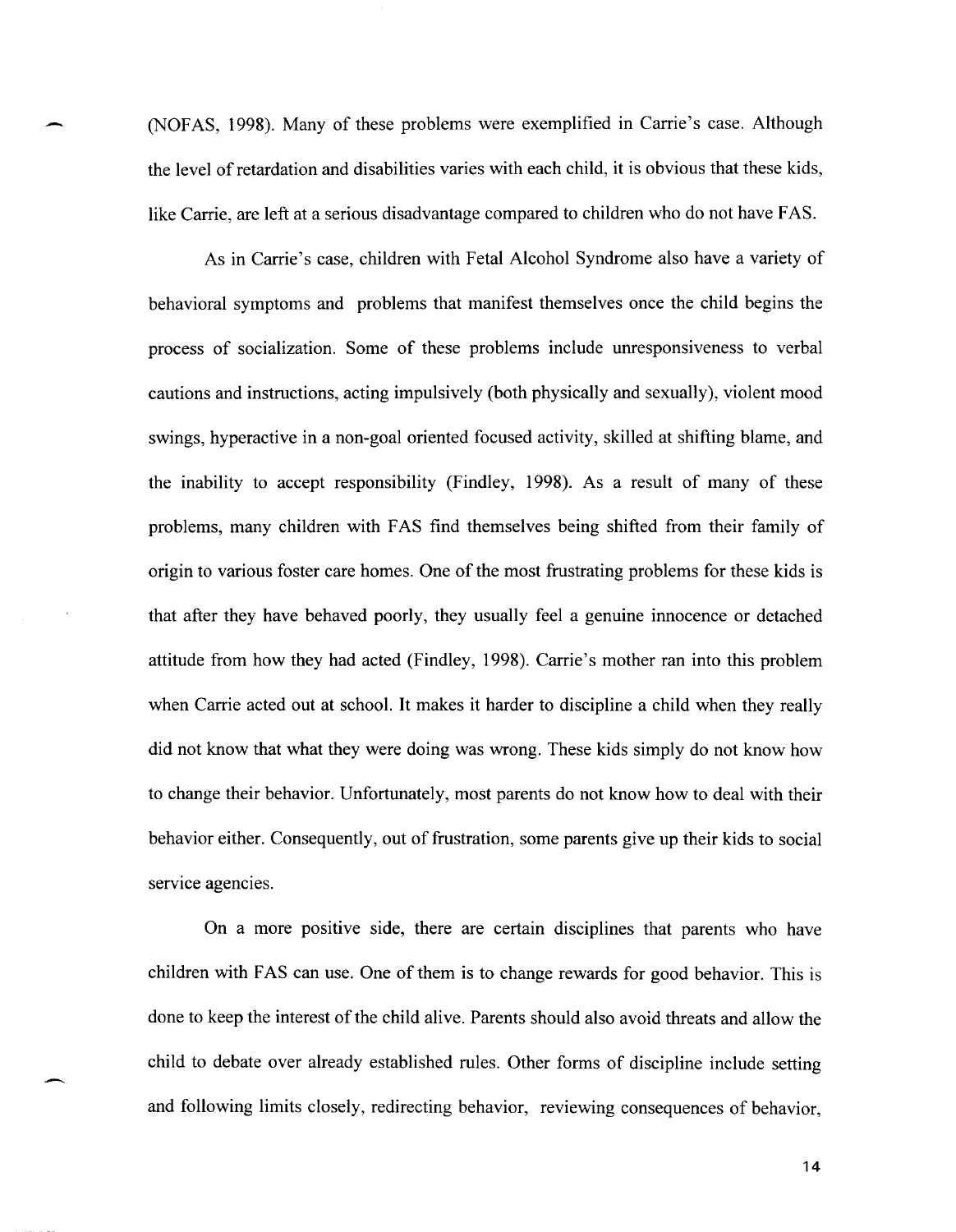avoiding over stimulating situations, and noticing and complementing the child when they are doing well (NOFAS, 1998).

There are a few national agencies who have lead the way in developing programs and research for children who have Fetal Alcohol Syndrome. One of these such agencies is the Fetal Alcohol Syndrome Family Resource Institute. They are a nonprofit corporation whose mission is to identify, understand, and care for individuals disabled by FAS, and to prevent future generations from having this disability (Findely, 1998). This national agency has different branches throughout the United States with their headquarters in Lynwood, Washington. They provide support and literature for those who are struggling with FAS. They also have parenting classes for parents with FAS children. These parenting classes have been found to be extremely beneficial because kids with FAS act differently than unaffected kids. Therefore, they would need different styles of parenting. They also provide many workshops that are available to those interested. Some of these workshops include: "FAS 101: A Practical Medical Overview"; this is geared toward doctors who may have to diagnose FAS; "Strategies That Work for FAS"; "FAS: A Kaleidoscope of Grief and Hope for Mental Health Professionals"; "Terrific Tips for Teachers"; and "Advocating: Successful Accessing Services." All of these workshops would be very beneficial for those who are effected with FAS in any way. The problem with this agency is that they are not very accessible to most people because they are not located in every city.

Another agency that is available for families who are dealing with FAS is the National Organization On Fetal Alcohol Syndrome (NOFAS). This is also a nonprofit organization. On a macro level, they engage in much of the new research that is being

-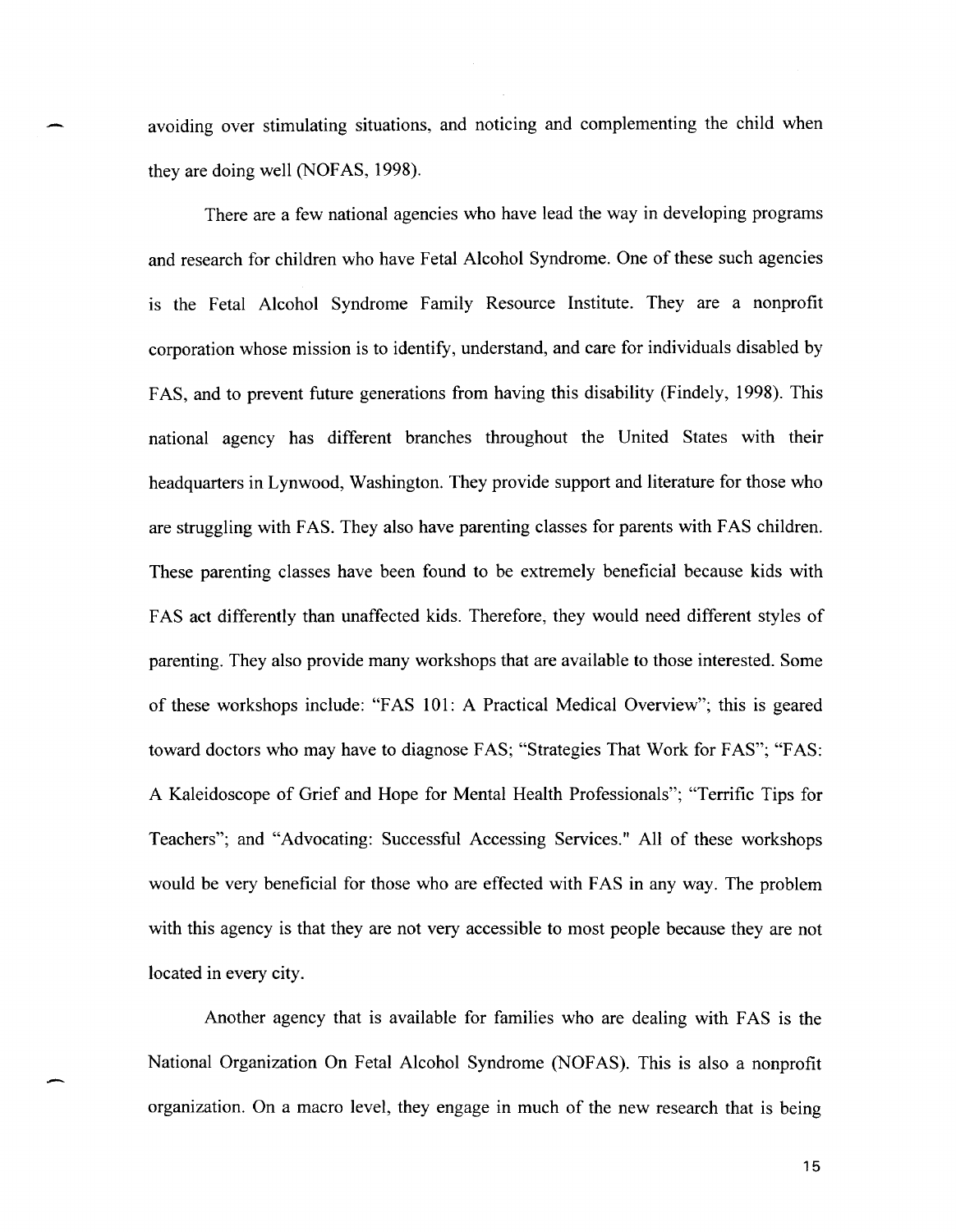conducted on F AS. They also work to promote education and awareness about F AS in the hopes of preventing future cases (NOFAS, 1998). On a micro level, they provide affective strategies for those clinicians working with children that have FAS (NOFAS, 1998). One of the setbacks of this agency is that they do not provide local support. They also do not advertise or promote themselves which make their organization and their programs less visible to the public; therefore, those that need their services may not be aware that they are available.

The latter agencies that were mentioned above are taking steps in the right direction to combat Fetal Alcohol Syndrome. They are providing the cornerstones to the foundation of prevention and education for FAS. There are still many obstacles that victims of FAS and their families must still fight to overcome, as was exemplified in the case example. The medical field still does not diagnose F AS nor do they know enough about FAS to consider it for a diagnosis when they should, the social service and educational systems also do not know enough about FAS to recognize the behavioral symptoms nor do they have an ample amount of knowledge about FAS to Know how to go about treating its victims, and finally we, as a society, need to do a much better job at educating women, especially pregnant women, about the effects even one drink of alcohol can have on their future children. We can accomplish these goals by conducting more research, publishing more information, and writing and sponsoring more programs that are focused on FAS and the problems that come with it. Therefore, the priority must be set that in order to better meet the needs of future generations, it is essential that more information be available to professionals working with children and future adults afflicted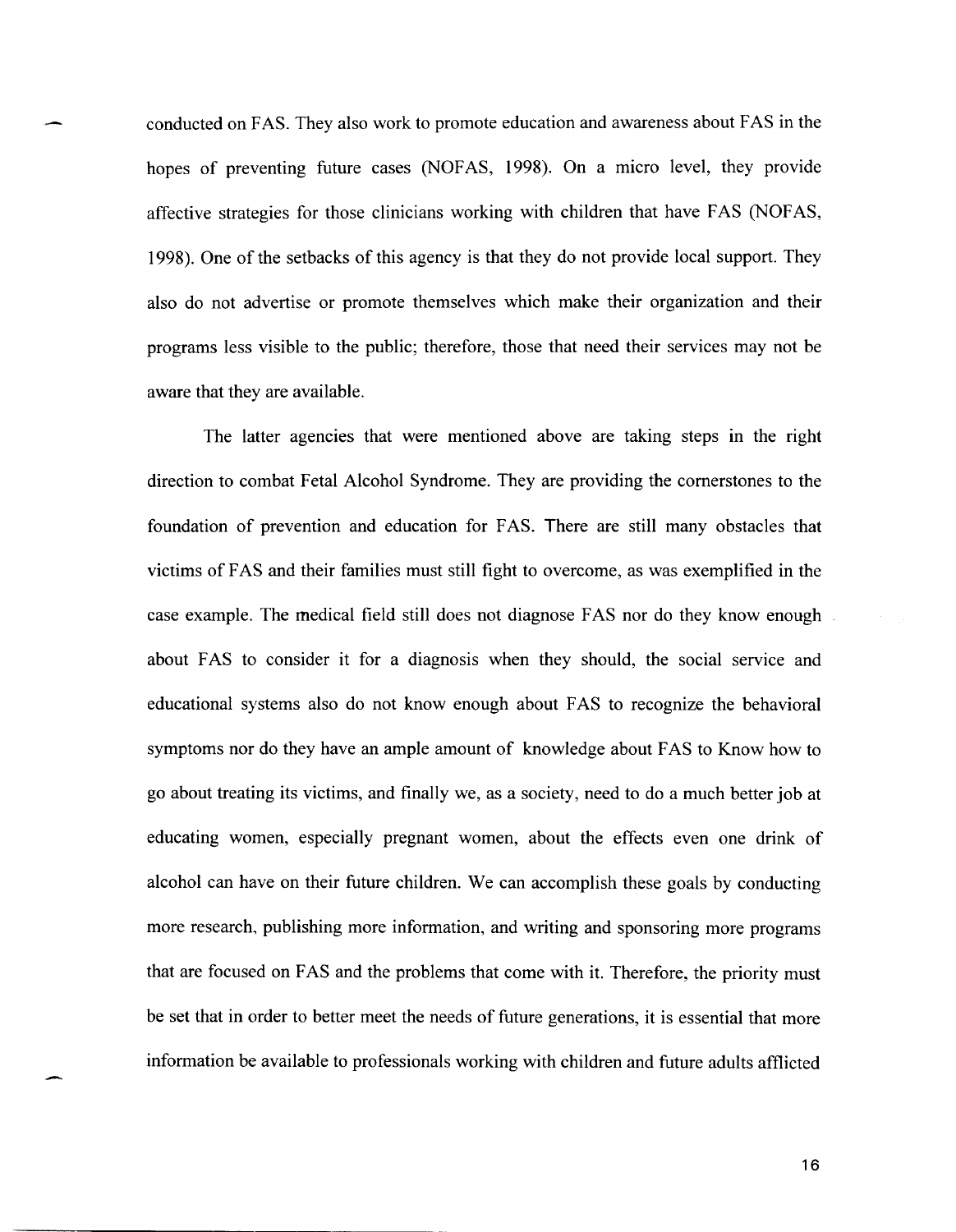with alcohol during gestation. For if we do not know how to protect our children while they are enveloped in the womb, how can we begin to protect them and their innocence once they are born?

 $\ddot{\phantom{1}}$ 

-

-